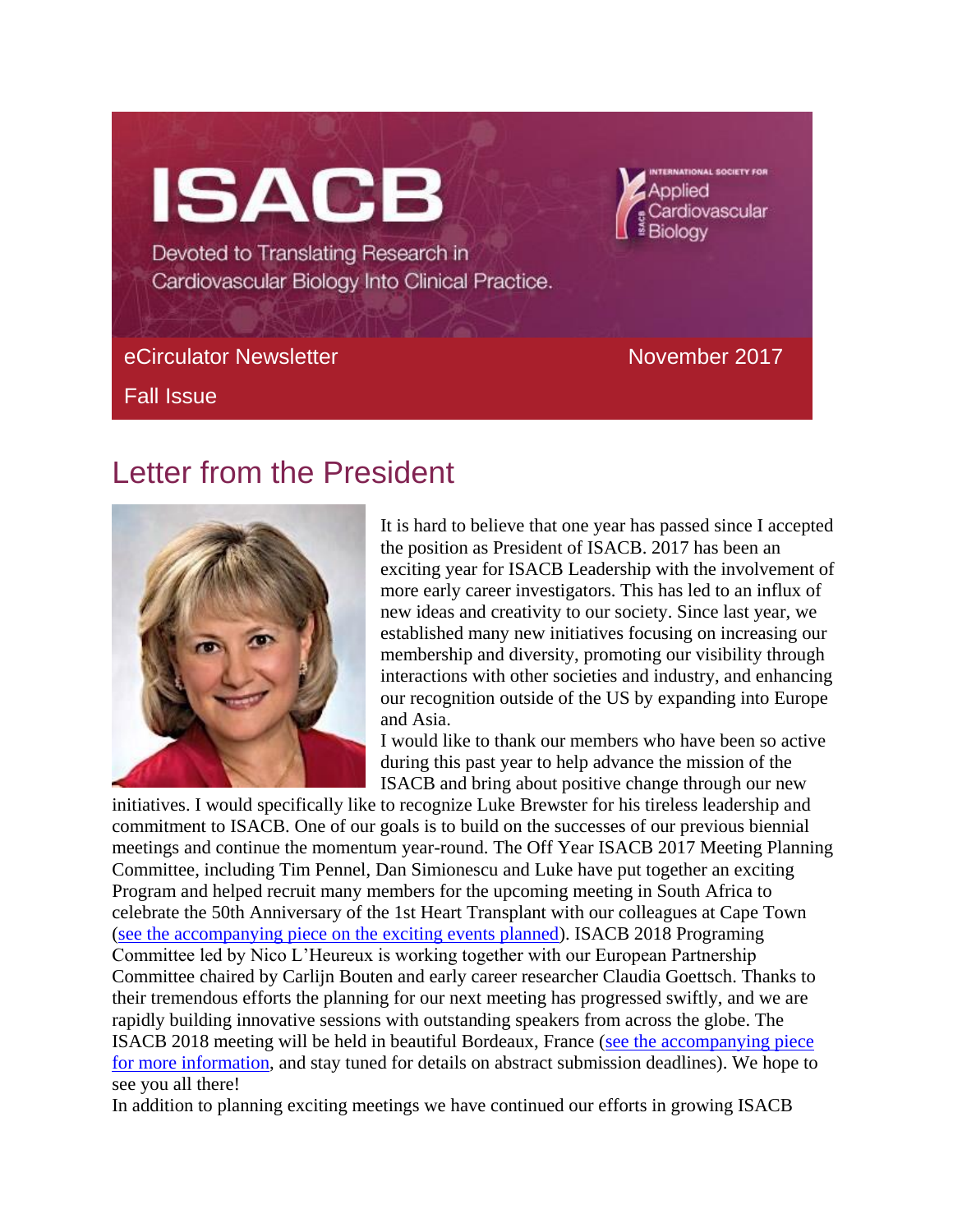together. To accomplish this goal, we have established committees and scientific interest groups that will help to provide continuity between the meetings by encouraging interdisciplinary and international dialogue. Within these committees we aim to have a synergy of early career investigators and senior researchers to provide both fresh ideas and experience. I hope that by fostering a culture of mentorship within ISACB, we can grow new leaders and ensure the continuity and future success of the society.

I would like to acknowledge the efforts of ISACB Women's Leadership Committee co-chaired by Cynthia St Hilaire and Joy Lincoln with Agneta Simionescu as an active member. The goal of this committee is to promote visibility and engagement of women in ISACB activities and leadership [\(see the accompanying piece for more details on how to join the WLC\)](http://isacb.org/womens-leadership-committee). I am also happy to announce that Dan Simionescu has agreed to chair the Special Interest Groups (SIGs) representing communities of experts with shared interest in advancing specific areas of research, including cardiac surgery, heart valve disease, vascular biology, regenerative medicine, big data/-omics and many others [\(see the accompanying piece for more information on the SIGs\)](http://isacb.org/isacb-special-interest-groups). We encourage members to provide topics of interest and apply for the leadership positions as cochairs for each group. Our newly formed Partnership with Industry Committee chaired by Mike Wolf aims to increase interactions with industry. The goals of this group are to foster collaborations between academic scientists and industry representatives to help facilitate and expedite translation of basic discoveries. We would also like to thank Jane Grande-Allen for her long-term service on the ISACB Executive Committee and chairing the Early Career Committee. Jane recently stepped down from both responsibilities as she was named the new Chair of the Department of Bioengineering at Rice University! Congratulations, Jane, we are proud of you! We are now looking for other ISACB members to step forward to lead this important initiative.

I would like to welcome the following new members to ISACB: Joy Lincoln, Nationwide Children's Hospital; Ulf Hedin, Karolinska Institute; Hai Shang, Edwards Life Sciences; Praveen K Sobhan, Sree Chitra Tirunal Institute for Medical Sciences and Technology India; Jillian Noblet, Cook Medical; and Francois Saucy, Center Hospitalier Universitaire Vaudois. Our future plans include expanding ISACB membership by connecting with scientists in new research areas to broaden ISACB scientific scope, establish new collaborations with other academic societies and industry, and foster Trainee Initiatives. If your membership is currently in arrears an email will be forthcoming with a link to renew your membership. Additionally, I want to highlight the hard work of Julie Phillippi and Josh Hutcheson who work to keep us informed and connected using modern technologies [\(be sure to check out our exciting webinars\)](http://isacb.org/webinar-corner-1117) and social media platforms. Please share your news with us so that we can celebrate your accomplishments in future editions of our eCirculator newsletter. Also look for special features in this and upcoming editions of eCirculator that [profile the important work](http://isacb.org/isacb-member-news-1117) being performed by ISACB members. We welcome your participation and input from all members. We also encourage you to communicate your ideas about how ISACB can better serve our community and advance the careers of the next generation of applied cardiovascular scientists. Finally, please forward the eCirculator along to your friends and colleagues and encourage them to join our ISACB family!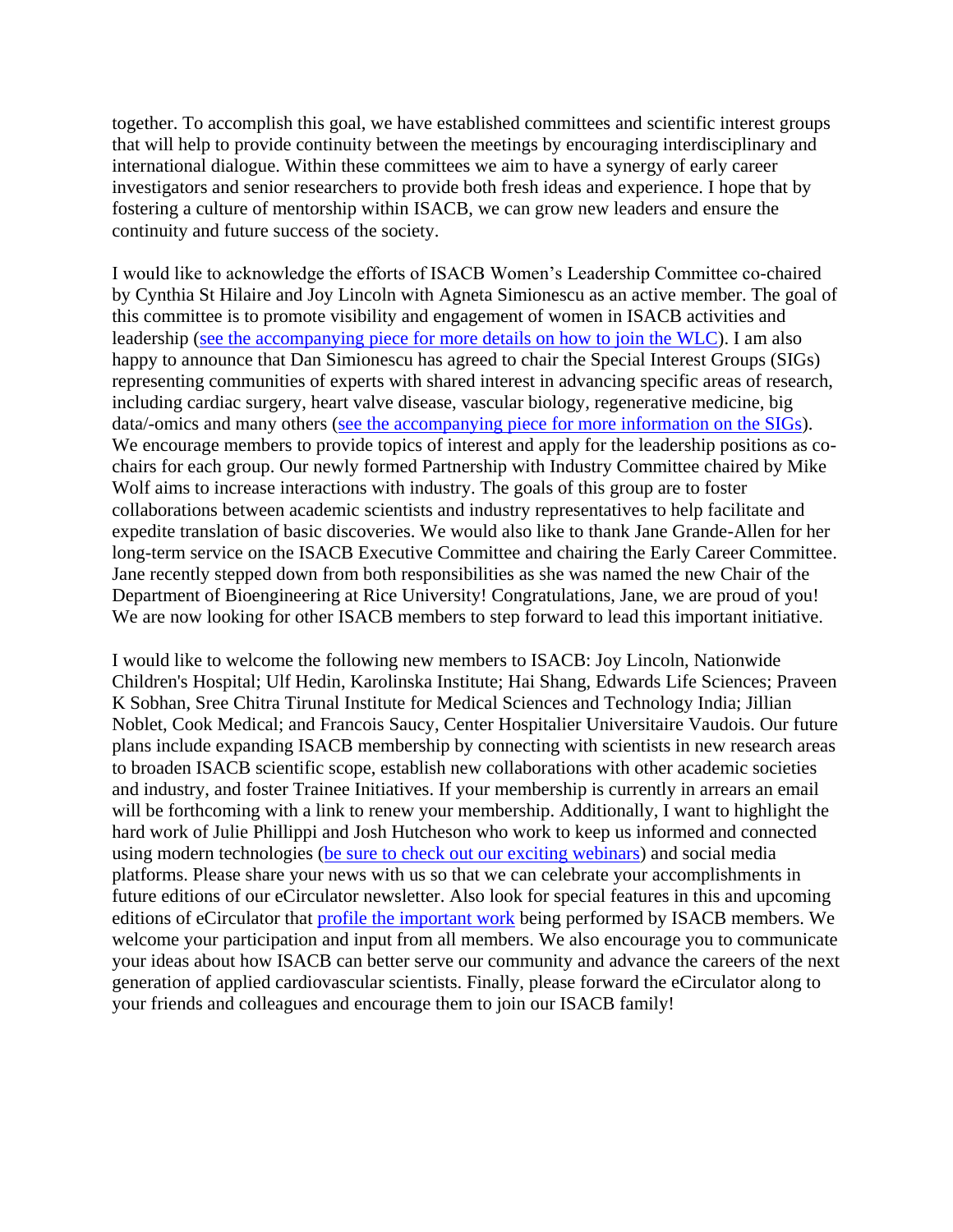# ISACB Off Year Meeting In Cape Town

Almost 50 years ago, on the 3<sup>rd</sup> of December 1967, the world's first human to human heart transplant was performed by Dr Christiaan Barnard at Groote Schuur Hospital. This was, and probably will remain, the most publicized medical event of all time, headlining nearly every international newspaper, magazine and tabloid within days of the transplant. The idea of transplanting a heart from one human to another captured the minds and imaginations of the public like no other medical event before or since. The only other iconic event in that era which was equally well-publicized was Apollo 11's landing on the moon 18 months later. Two decades on, a small group of cardiovascular surgeons, cardiologists, and vascular biologists met in Cape Town to commemorate the 20th anniversary celebration of this historic event. It was at this meeting that the International Society for Applied Cardiovascular Biology (ISACB) was conceived with the election of Allan Callow as the first president of the Society.



Since this first meeting, ISACB has grown into an international society with a diverse membership of physician scientists and researchers across the cardiovascular spectrum and has held 15 biennial meetings throughout North America and Europe. ISACB is unique among cardiovascular societies in both its applied mission and international scope. ISACB exists to promote the development and implementation of applied cardiovascular biology

discoveries and to encourage international collaborations. Sub-committees within North America, Europe, and Asia facilitate our international efforts. The biennial ISACB meetings offer intimate settings and feature premier cardiovascular researchers as invited speakers along with junior researchers from around the globe, promoting mentorship and networking opportunities. Quarterly webinars allow researchers within the society to reach a large global audience and bridge the discussions between the biennial meetings. Members of ISACB include academic scientists and engineers, clinicians, and industry representatives. This diverse membership allows vertical integration of session in webinars and meetings that highlight the strengths and differences in approach from basic research to industrial development to clinical implementation.

In commemoration of the  $50<sup>th</sup>$  anniversary of the world's first heart transplant, Groote Schuur hospital and the University of Cape Town are hosting a celebratory event entitled *"Courage and Innovation"*, which has received tremendous interest and support from some of the world's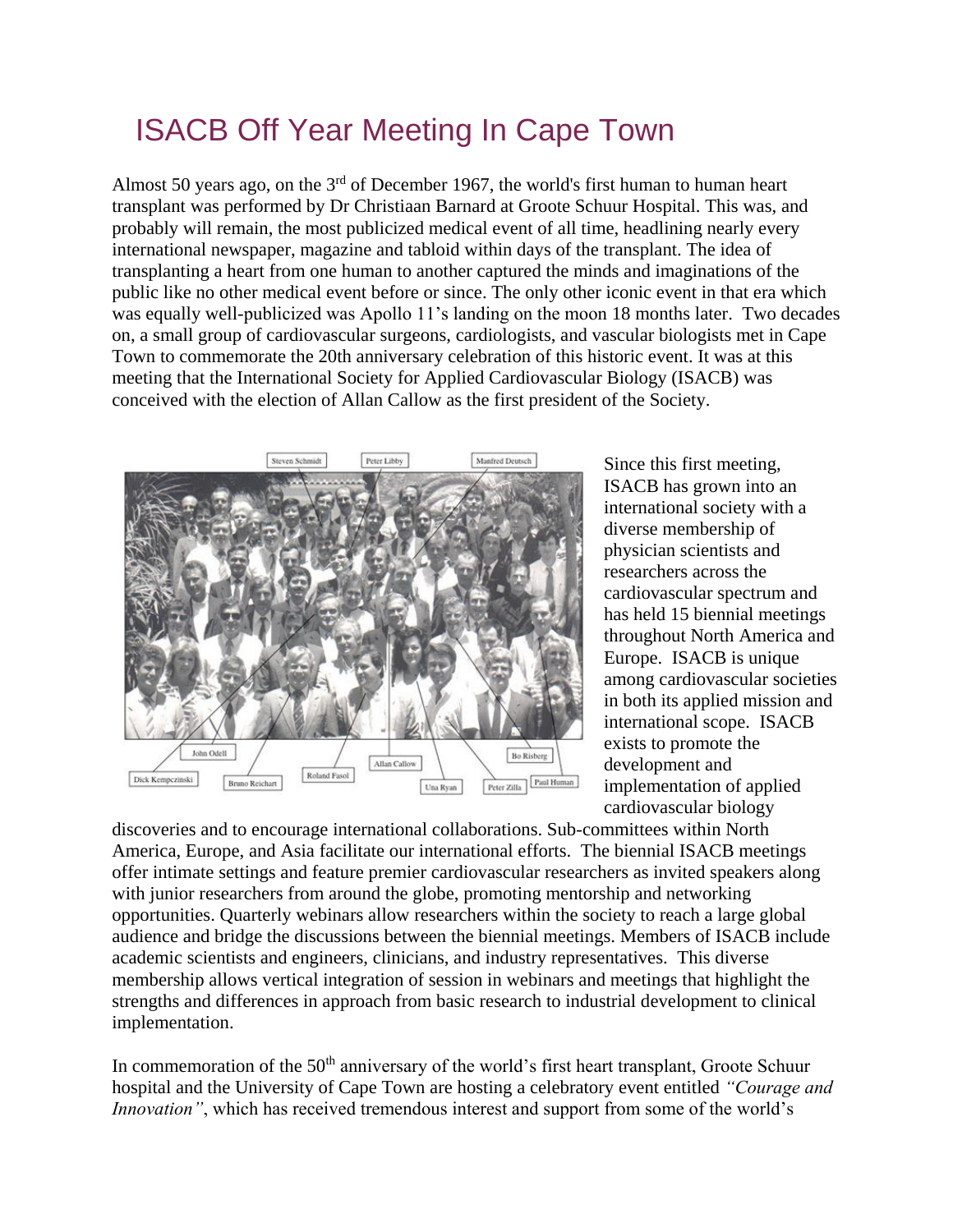major cardiothoracic surgery societies and journals who will be contributing to the program; European Society of Cardiothoracic Surgery (EACTS), the Society of Thoracic Surgery (STS), the American Association of Thoracic Surgery (AATs) and the International Society of Heart-Lung Transplantation (ISHLT) and these various societies' affiliated Journals. Furthermore, the

leading Cardiovascular Deviceand Pharmaceutical companies, CEO's or senior staff will be joining us in the debate around modern cardiovascular interventions role in providing for the large areas of the world where such therapy does not exist.

*Pictured at the 20th Anniversary Celebration: Una Ryan, Tom Macaig, Peter Libby, Steven Schmidt, and Manfred Deutsch.*



The ISACB is proud to announce that in collaboration with this historic event, the society will be celebrating three decades since the founding event entitled; **"ISACB is 30 YEARS OLD: The era of Repair, Replacement and Regeneration", to be held at Groote Schuur hospital on the 4<sup>th</sup>** of December. This off-year meeting will focus on the progress made since the society was first conceived with a round table discussion focusing on "The Role of Failure in Life, Clinical Practice, and Translational Research". It is clear that cardiovascular biology has taken a more convoluted path in solving the challenges of tissue engineering and regeneration than initially proposed three decades ago. This off year meeting provides an excellent opportunity to engage with an experienced and distinguished faculty to discuss:

- Aneurysmal degeneration: The interaction of Nature and Nurture
- Valve replacement and repair
- Tissue engineering and regeneration

We look forward to hosting a memorable off year meeting, which commemorates a significant date in heart transplantation as well as the birth of the ISACB.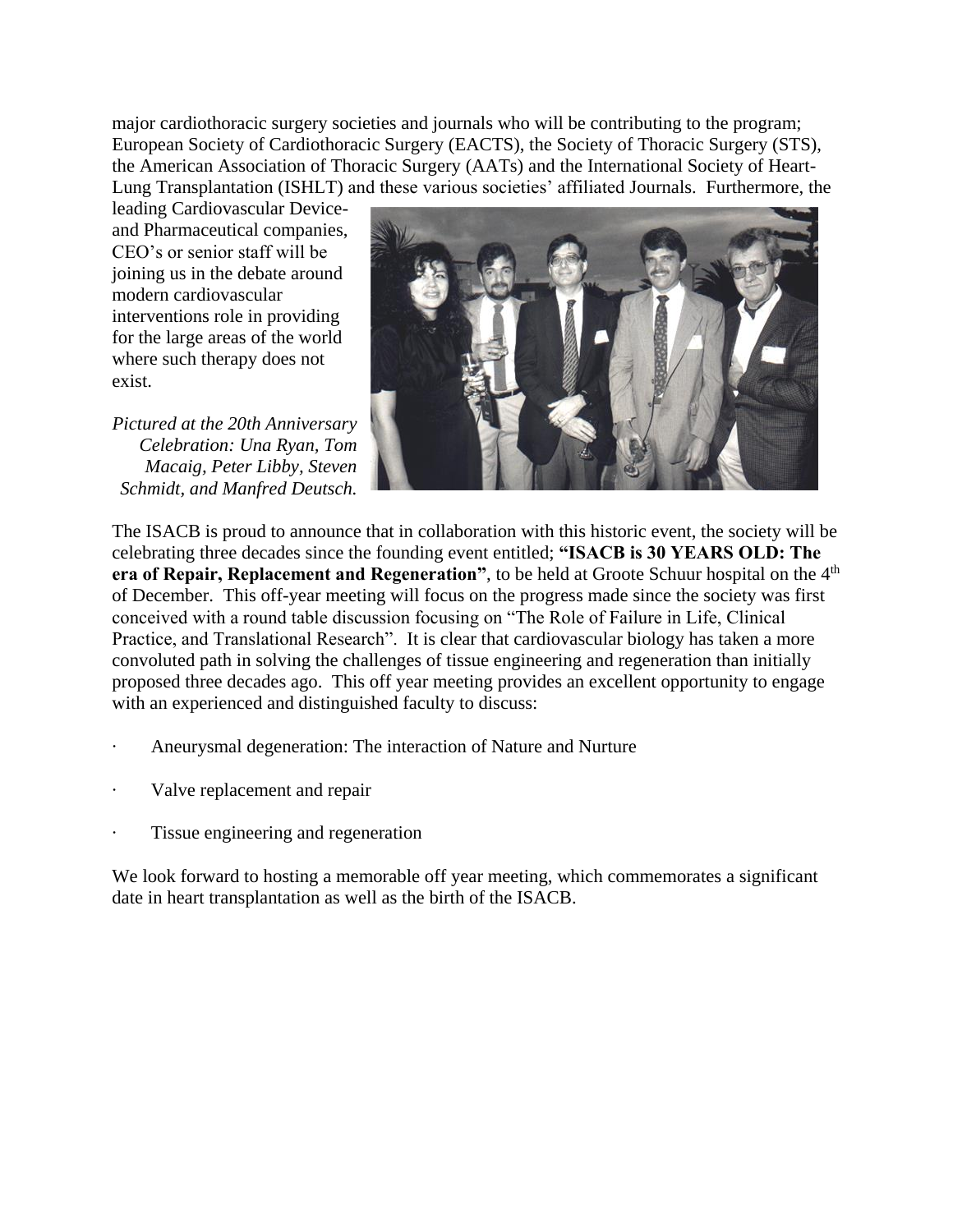# ISACB eCirculator Interview: Julie Phillippi

### *Name: Julie Phillippi, PhD*

*Title: Assistant Professor of Cardiothoracic Surgery and Bioengineering*

### *Describe your research in a tweet (< 140 characters):*

*Influence of perivascular ECM on microvascular function in aortic disease and development of matrix-mediated therapies for aneurysm.*

### *What is your relationship with ISACB?*



*Member since 2010, Founding Chair- Webinar Committee (2014), Women's Committee (2017) and Member of Executive Board (2016-2018)*

### *Why did you get involved with ISACB, and what are your favorite things about the society?*

*I was initially drawn to the society because it truly held up to its mission as an interdisciplinary society. The first meeting I attended was in Boston in 2010. The relatively small size of the meeting and the society was the perfect opportunity for me, as junior faculty to make new connections with established investigators in the field, as well as other junior faculty and trainees. I would say the ISACB has that "small town feel with all the big city perks"!*

### *What is a routine day in your lab?*

*No two days are ever exactly alike. However, I do try to set aside a little time early each morning at home to do some writing. When I get to the office, I return e-mails, schedule meetings, and review my to-do list for the day. I will stop in the lab to check on our staff, inquire about experiments in progress, and answer any questions. I like to do some of my own benchwork as well. My favorite days include making progress on writing a grant proposal, designing an experiment, or analyzing data.*

### *You hold appointments in both the Schools of Medicine and Engineering. What are the challenges and opportunities in bridging these disciplines? Any advice for those interested in interdisciplinary research?*

*While it is sometimes a challenge to successfully interface with clinicians and contribute to the goals of clinical department, the opportunities far outweigh the challenges. The bridge is built through open and frequent communication among surgeons, biologists, and engineers which is a challenge as well as an opportunity. We're beginning to see some exciting ideas emerge when*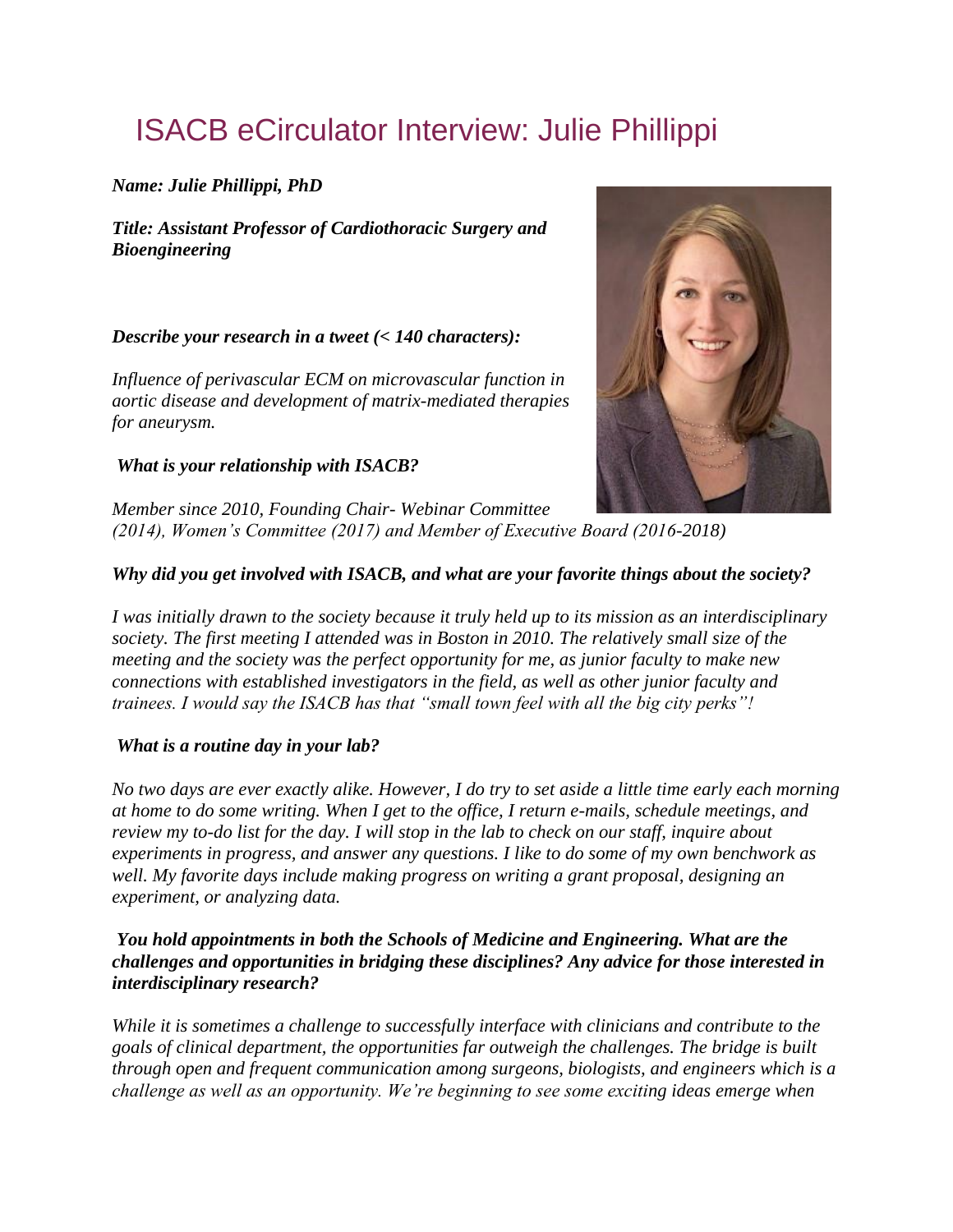*minds from these disciplines are in the same room. My advice to trainees is to be mindful of a clinician's priorities to their patients and remain flexible (e.g. be willing to meet at 6am!).* 

#### *How did you become interested in cardiovascular research in general and vascular wall remodeling in particular?*

*In 2007, as a post-doc working in extracellular matrix signal patterning of stem cell behavior, I was presented with the amazing opportunity to team up with a Cardiac Surgeon (Dr. Thomas Gleason) and help start a new research program at Pitt in the Division of Cardiac Surgery. Since then, I've been pursuing my interests in matrix signaling and applying that work toward understanding the important clinical problem of aortic disease. Having a dedicated clinical collaborator has been an indispensable component in my work.*

### *If you could solve one research problem, what would it be?*

*I would figure out a way to determine lifetime risk for aortic rupture for any given patient.*

#### *What is it like to be a Penn State alum working at Pitt? Any divided sports loyalties?*

*There are many Penn Staters at Pitt and I think we'll always share a fondness for our alma mater "Dear Old State"; however, I have developed a strong appreciation for Pitt as an institution of academic and research excellence that is exemplary for medical advancement and collaborative biomedical research. I'm extremely grateful to have the opportunity to build my academic career at Pitt. And no, there are no sport rivalries. WE ARE…!*

#### *What advice would you give to trainees seeking a career in research?*

*My advice is to nurture your friendships from college and graduate school. These friends will become part of your broader network and your collaborators. That college roommate who switched into business school could help connect you to a CEO for your start-up company. Or that pre-med major might become your primary clinical collaborator. My other piece of advice is to learn to speak the languages of other disciplines so that you can ask the important questions that helps them help you to move your research forward. Don't be afraid of following nontraditional paths in academia.* 

#### *Any final thoughts?*

*Research can be stressful, frustrating, and full of rejections. Believe in yourself, be patiently tenacious, build on strengths, and stretch your creativity. I believe it's important to actively encourage others as well.*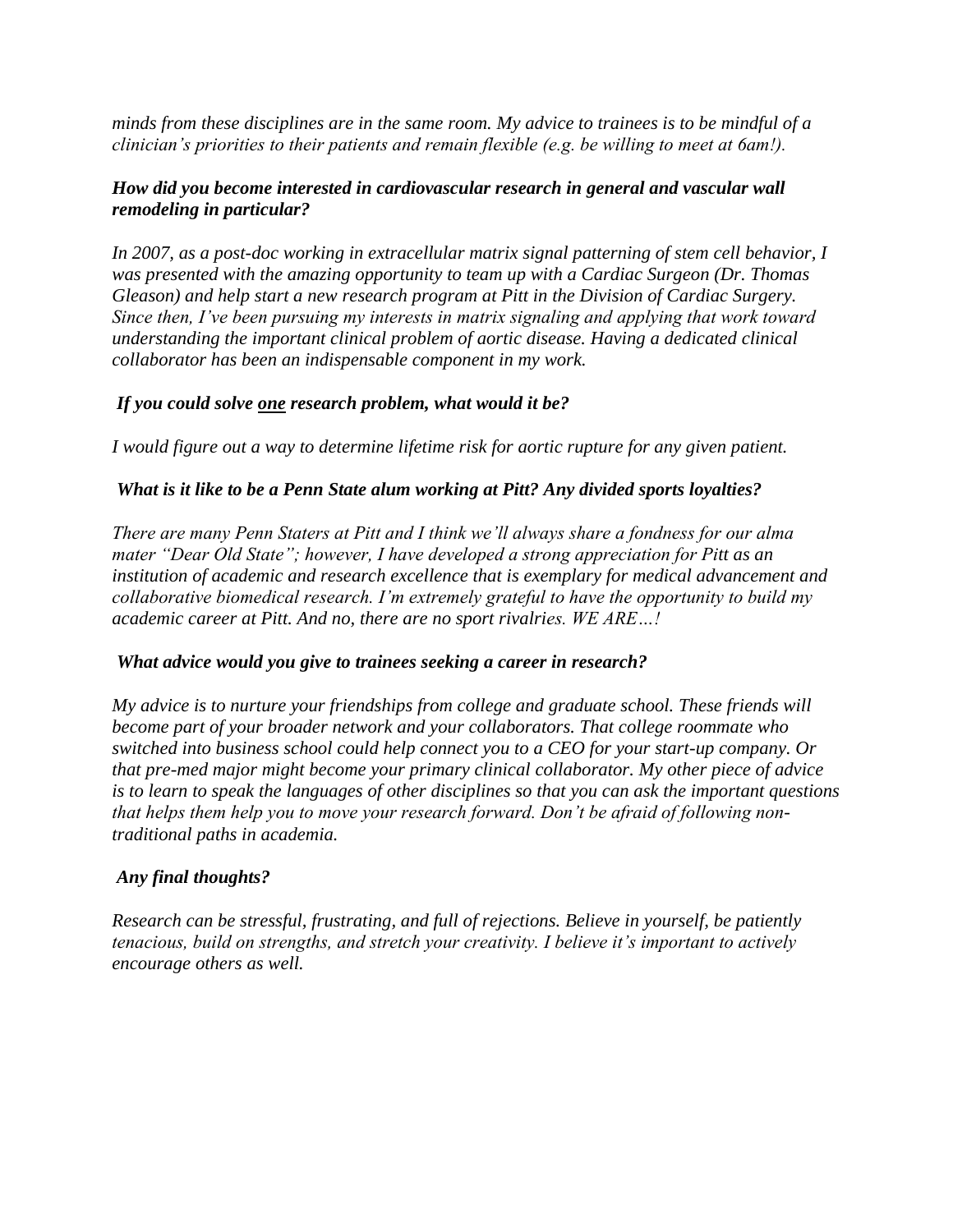# ISACB 16th Biennial Meeting

### **ISACB Biennial Meeting: New Horizons and Challenges in Translational and Applied Cardiovascular Science.**

16th Biennial Meeting in Bordeaux, France September 16-19, 2018

Are you focused on APPLIED vascular biology? Do you sometimes feel lost in these huge vascular meetings? No matter if you are studying a clinically available device or developing the next tissueengineered heart, the ISACB meeting is for you! Known for their convivial atmospheres, ISACB meetings bring together pioneers and taught leaders from all areas of the vascular field. These single-track meetings are designed to promote discussions between academia and industry, between super stars and rising stars, and between physician and scientists. This Eurocentric 2018 edition will be held in Bordeaux and promises to be a remarkable event. This meeting will include a pre-meeting workshop specifically designed for young scientists. Come enjoy the warm September weather and take a walk along the Garonne River. Historic Bordeaux is a UNESCO world heritage site filled with picturesque streets and fantastic restaurants. Visit the new interactive wine museum La Cité du Vin or take a short trip outside the city to visit directly the vineyards brimming with ripe grapes in world-renowned place like Saint-Émilion, Sauternes, or Margaux. Taste these fabulous wines with French cuisine including local specialties such as foie gras, duck, fish or oysters from the near-by Bassin d'Arcachon bay. The 2018 Bordeaux meeting will be a meeting to remember both from a scientific and social perspective!

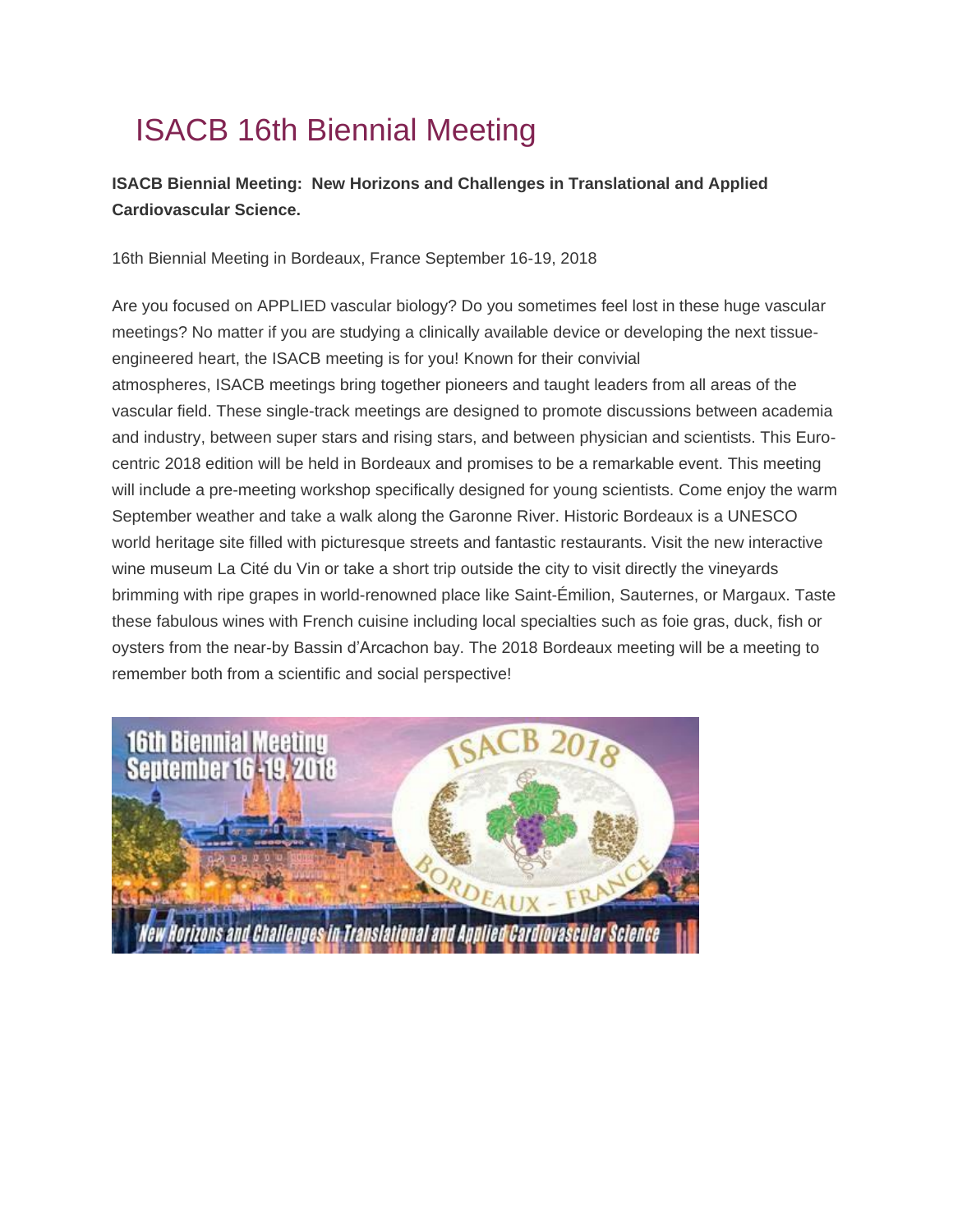# Women's Leadership Committee

*Did you know that Women with MDs constitute 33% of all Full Professors, while Women with PhD's represent only 25%?*

While these numbers have increased over the last decade there is still significant work to be done when it comes to addressing gender equity, recruitment and retention, awards and recognition, and career advancement for women in academic medicine.

Newly appointed Co-Chairs of the Women's Leadership Committee Cynthia St. Hilaire, PhD (Assistant Professor, University of Pittsburgh) and Joy Lincoln, PhD (Associate Professor, Nationwide Children's Hospital) are looking to build resources to support the mission of the ISACB: *To promote engagement and advancement of female from academia or industry within the International Society of Applied Cardiovascular Biology (ISACB) and academic medicine by providing opportunities to enhance career development, scientific networking, and clinical translation of innovative cardiovascular-related discoveries.*

Our vision strives for a future of gender parity in the field of cardiovascular medicine and sciences and is committed to helping to solve issues relevant to the professional growth and development of females in academic medicine and industry related to the cardiovascular system. One key aspect to achieving equality is to expose trainees and junior faculty to successful female role models and we encourage individuals at all career levels to participate in the WLC.

Look out for upcoming additions to the ISACB communications and ways of engaging in promoting todays women for improving tomorrow's opportunities! We welcome your participation and suggestions to achieve these goals. If you are interested in joining the Women's Leadership Committee please contact [sthilaire@pitt.edu](mailto:sthilaire@pitt.edu?subject=ISACB%20WLC)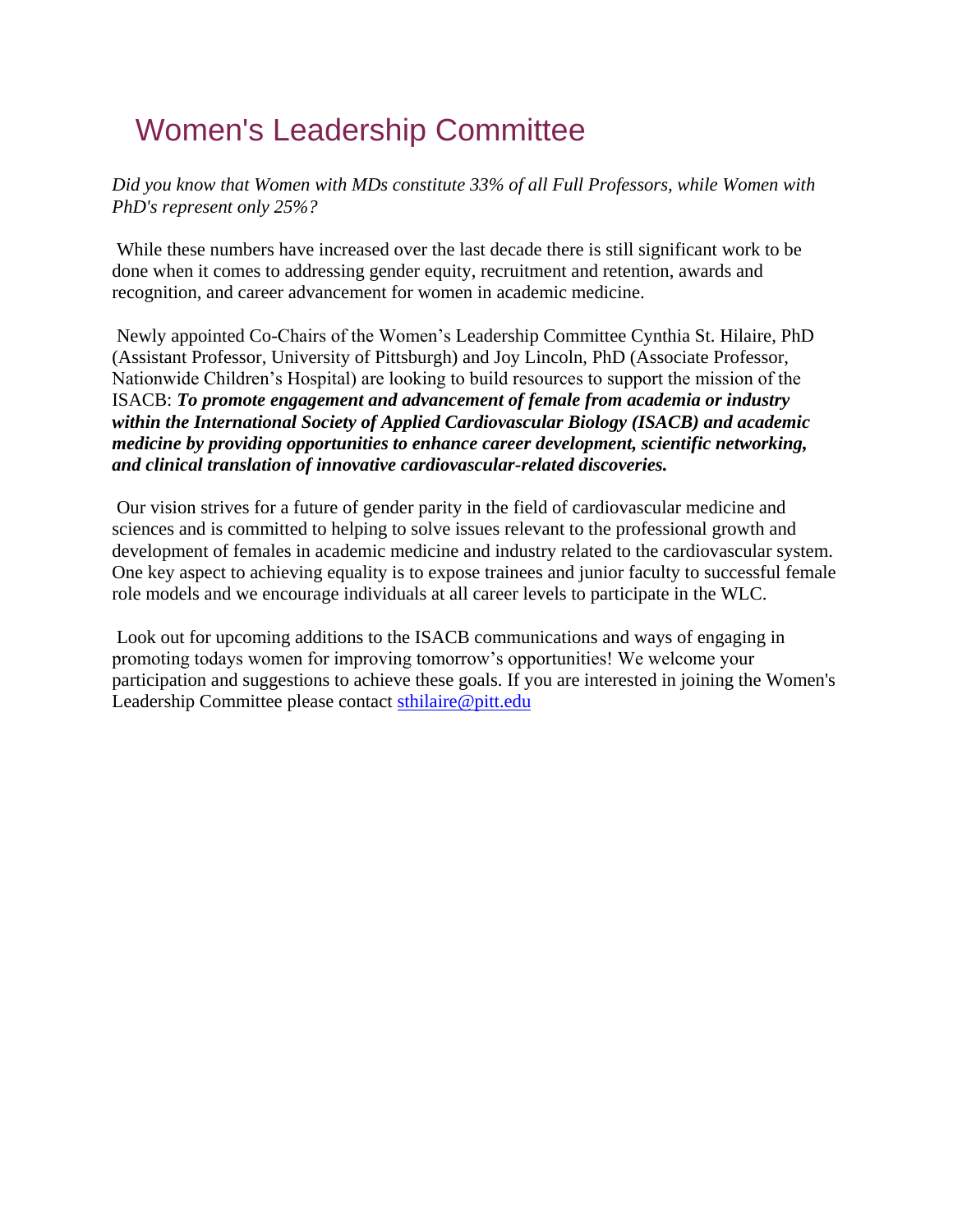# ISACB Special Interest Groups

#### **ISACB Special Interest Groups**

We are excited to announce the formation of ISACB Special Interest Groups (SIGs). The motivation for these groups arose from the recognition that ISACB consists of researchers, clinicians, and industry partners with diverse skillsets and expertise. Creation of the SIGs will enhance the mission of the Society by concentrating these experts around themes of interest, without deviating attention from the overall goal of ISACB to "enhance discovery, development and clinical translation". Envisioned SIG activities would include proposals for specific workshops or thematic meetings, discussions, debates, publication sharing, and any other actions that would strengthen the core philosophy of the SIG and thus sustain, promote, and enhance the mission of ISACB. To begin, we propose the establishment of the 7 SIGs listed below.

#### **Proposed SIGs**

- 1. **Cardiac** surgery, regeneration, cell therapies and biomaterials
- 2. **Heart valves** biology, pathology, repair, replacement and regeneration
- 3. **Vascular** biology, pathology, repair, replacement and regeneration
- 4. **Models** for cardiovascular biology and pathology; in vitro and in vivo
- 5. **Aneurysms** mechanisms, prevention and treatment
- 6. **Peripheral vascular diseases** mechanisms, prevention and treatment
- 7. **Translational** cardiovascular regenerative medicine

We are now looking for volunteers to serve as leaders of the SIGs. If you would like to lead a SIG, join a SIG, or propose the formation of a new SIG please contact Dan Simionescu (**[dsimion@clemson.edu](mailto:dsimion@clemson.edu)**). We also welcome any questions and recommendations.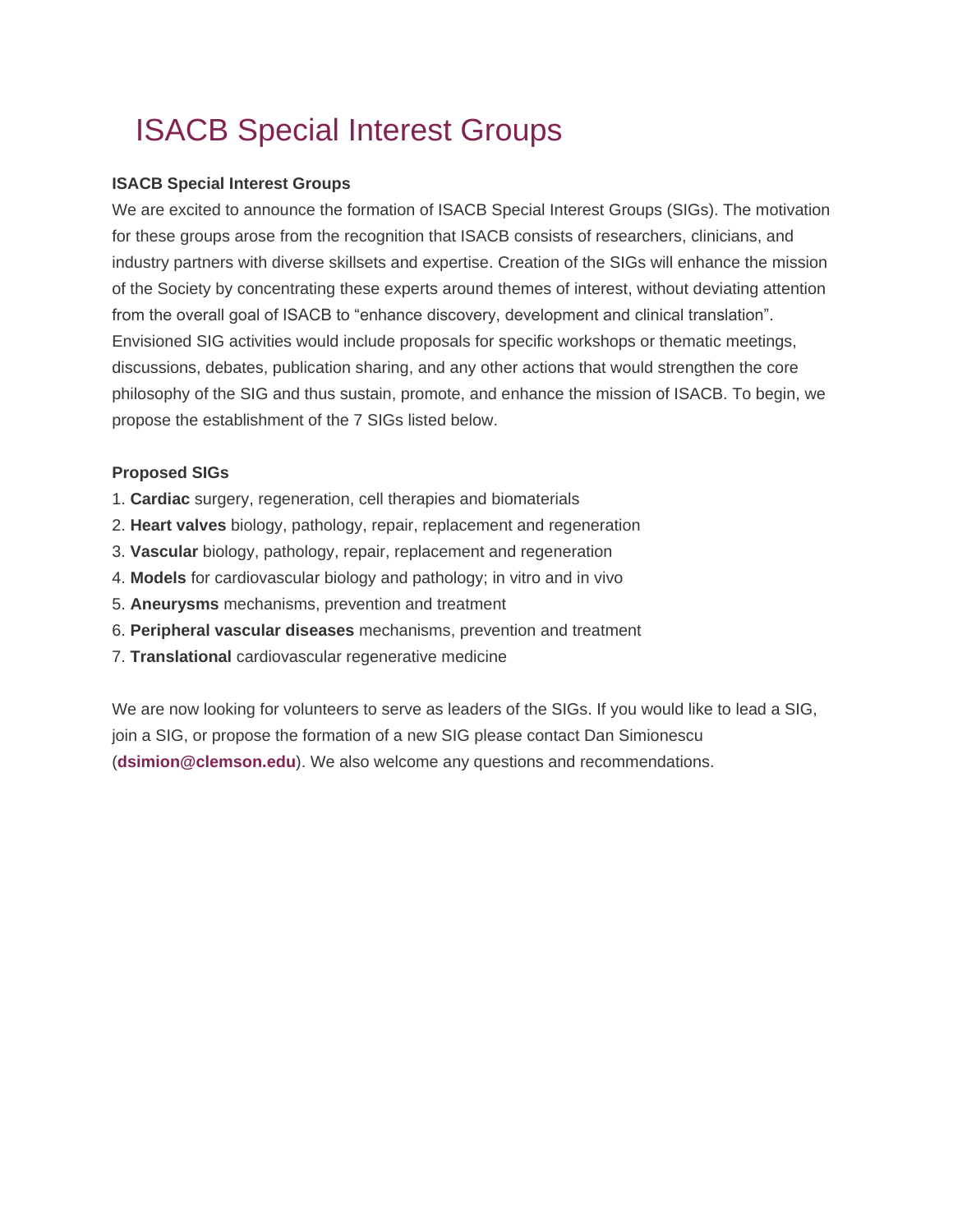# Webinar Corner

# **2017 Webinar Re-Cap:**

Our final installment of the 2017 Webinar Series was held on November 1, 2017, 11am (EST) on the topic *"MSCs in Cardiovascular Health & Disease: The Role of CD73 and Adenosine"*. Dynamic presentations were given by [Dr. Cynthia St. Hilaire](https://www.sthilairelab.pitt.edu/) from the University of Pittsburgh and [Dr. Rebecca Levit from Emory University.](http://medicine.emory.edu/cardiology/faculty-directory/levit-rebecca.html)



2018 Speakers: Glenn Gaudette, PhD- Worcester Polytechnic Institute Gary Bowlin, PhD- University of Memphis Kareen Coulomb, MD- Brown University Joseph Wu, MD, PhD- Stanford University Francois Saucy, MD- Centre Hospitalier Universitaire Vaudois, Lausanne In 2017, ISACB began offering a membership discount to webinar registrants! The first 10 nonmember webinar registrants will **receive a promo code to enter for 50% off a new ISACB membership**\*. Recorded webinars can be accessed by ISACB Members on the society's website: [www.isacb.org/webinars.](http://www.isacb.org/webinars) We have hosted over 22 speakers giving presentations from 4 different countries. Webinar recordings have now reached nearly 2000 views!

# **What's new for 2018:**



Live from Cape Town! In December, the ISACB will host a satellite meeting as part of ["Courage and Innovation:](http://www.1sthtx.com/)   $50<sup>th</sup>$  [Anniversary of the 1](http://www.1sthtx.com/)<sup>st</sup> Heart [Transplant" in Cape Town, South](http://www.1sthtx.com/)  [Africa.](http://www.1sthtx.com/) As a Special ISACB Webinar Event, we will be broadcasting a recording of the Welcome Address by Dr. Elena Aikawa, President of the ISACB followed by Dr. Peter Zilla's Welcome Lecture "The Surgeon Scientist"! We will also join the

satellite meeting live via web to participate in a plenary lecture by Dr. Simon Hoerstrup *"Translational Challenges in Cardiovascular Tissue Engineering".* E-mail flyers will be distributed in mid-November for this special ISACB Webinar, exclusive for ISACB members.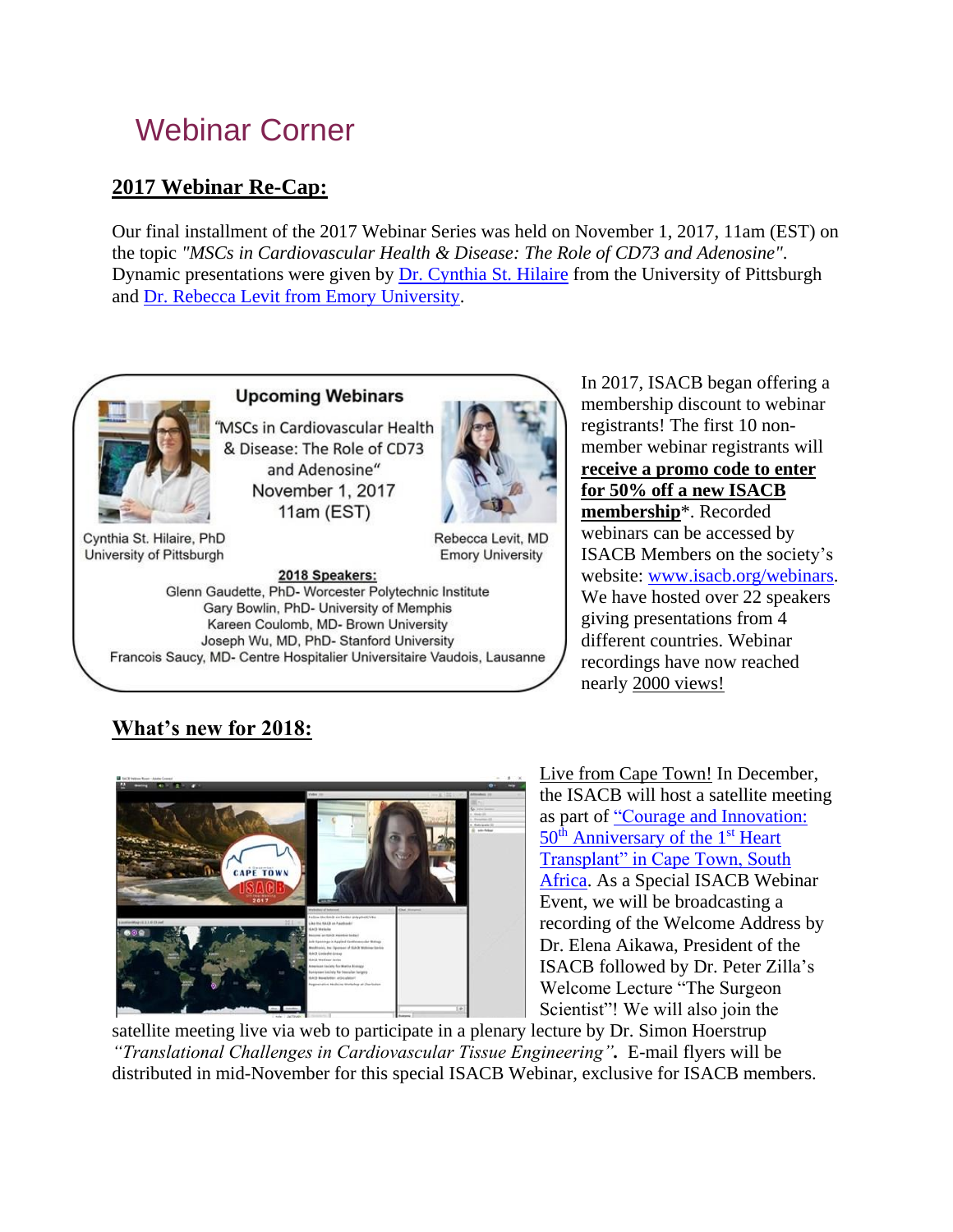Webinar topics in 2018: Upcoming topics will include Heart Failure and Myocardial Repair and presentations from new member Dr. Francois Saucy, Dr. Kareen Coulomb (Brown University), Dr. Joseph Wu (Stanford University), Dr. Gary Bowlin (University of Memphis) and Dr. Glenn Gaudette (Worcester Polytechnic Institute).

Please send your suggestions for topics and speakers to **isacbwebinars@gmail.com**. Selfnominations are welcome! Visit our [Webinars website](http://isacb.org/webinars) to access recorded versions, view upcoming topics, and register for the next event.

Webinar committee members: Julie Phillippi, PhD (Chair), Glenn Gaudette, PhD, Josh Hutcheson, PhD, Michael Wolf and Sarah Vigmostad, PhD



\**Valid for 50% off one (1) senior or trainee new one year membership only. Valid 30 days from date of Webinar. Limit 1 per person. Cannot be combined with other offers. Webinar fee waived if membership payment received at least 1 day before Webinar.*

*Webinar Corner contributor: Dr. Julie Phillippi, ISACB Webinar Committee Chair*